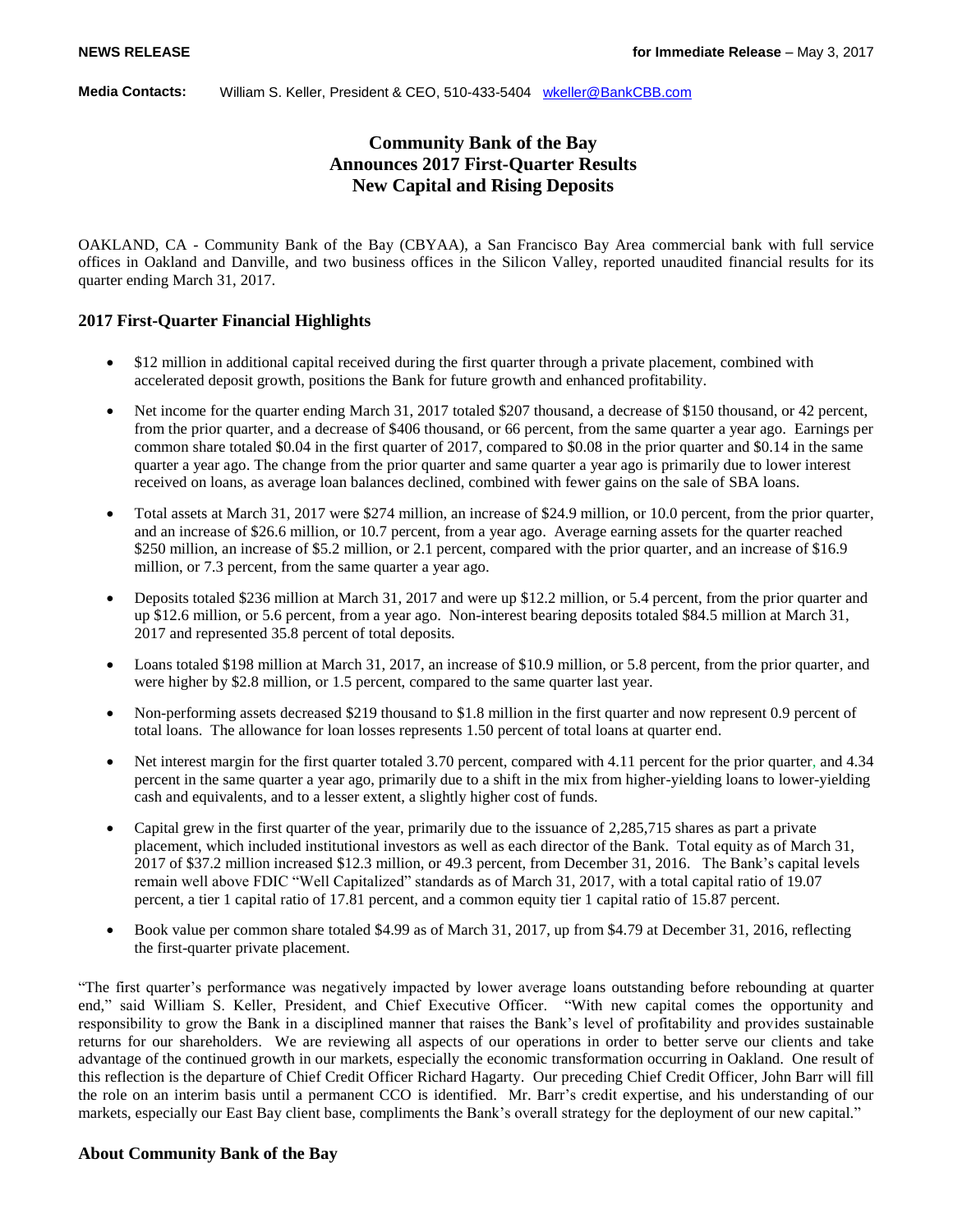Community Bank of the Bay (OTCBB: CBYAA) serves the financial needs of closely held businesses and professional service firms, as well as their owner-operators and non-profit organizations throughout the San Francisco Bay Area. Community Bank of the Bay is a member of the FDIC, an SBA Preferred Lender, and a CDARS depository institution, headquartered in Oakland, with offices in Danville, San Mateo and Campbell, CA. It is also California's first FDIC-insured certified Community Development Financial Institution and one of only three operating in the Northern California market. The bank is recognized for establishing the Bay Area Green Fund to provide financing to sustainable businesses and projects and supports environmentally responsible values. Additional information on the bank is available online at [www.BankCBB.com](http://www.bankcbb.com/).

### *Forward-Looking Statements*

*This release may contain forward-looking statements, such as, among others, statements about plans, expectations and goals concerning growth and improvement. Forward-looking statements are subject to risks and uncertainties. Such risks and uncertainties may include but are not necessarily limited to fluctuations in interest rates, inflation, government regulations and general economic conditions, including the real estate market in California and other factors beyond the Bank's control. Such risks and uncertainties could cause results for subsequent interim periods or for the entire year to differ materially from those indicated. Readers should not place undue reliance on the forward-looking statements, which reflect management's view only as of the date hereof. The Bank does not undertake, and specifically disclaims, any obligation to update or revise any forwardlooking statements, whether to reflect new information, future events, or otherwise, except as required by law.*

| <b>BALANCE SHEET</b>                      |                  | <b>At Period End</b> |                     |          |                                 |                  |         |                            |  |  |
|-------------------------------------------|------------------|----------------------|---------------------|----------|---------------------------------|------------------|---------|----------------------------|--|--|
|                                           | 2017<br>March 31 |                      | 2016<br>December 31 |          | <b>Qtr over Qtr</b><br>% Change | 2016<br>March 31 |         | Year over Year<br>% Change |  |  |
| <b>ASSETS</b>                             |                  |                      |                     |          |                                 |                  |         |                            |  |  |
| <b>Total cash and investments</b>         | \$               | 69,917               | Ś.                  | 57,235   | 22.2%                           | \$               | 47,872  | 46.0%                      |  |  |
| Loans, net of unearned income             |                  | 198,071              |                     | 187,157  | 5.8%                            |                  | 195,240 | 1.5%                       |  |  |
| Loan loss reserve                         |                  | (2,980)              |                     | (3, 173) | $-6.1%$                         |                  | (3,308) | $-9.9%$                    |  |  |
| Other assets                              |                  | 9,273                |                     | 8,117    | 14.2%                           |                  | 7,859   | 18.0%                      |  |  |
| <b>Total Assets</b>                       |                  | 274,281              |                     | 249,336  | 10.0%                           |                  | 247,663 | 10.7%                      |  |  |
| LIABILITIES AND SHAREHOLDERS EQUITY       |                  |                      |                     |          |                                 |                  |         |                            |  |  |
| Non-interest bearing demand deposits      |                  | 84,467               |                     | 76,176   | 10.9%                           |                  | 80,236  | 5.3%                       |  |  |
| Interest bearing deposits                 |                  | 151,139              |                     | 147,255  | 2.6%                            |                  | 142,809 | 5.8%                       |  |  |
| <b>Total deposits</b>                     |                  | 235,606              |                     | 223,431  | 5.4%                            |                  | 223,045 | 5.6%                       |  |  |
| Total borrowings and other liabilities    |                  | 1,520                |                     | 1,014    | 49.9%                           |                  | 1,064   | 42.9%                      |  |  |
| <b>Total Liabilities</b>                  |                  | 237,126              |                     | 224,445  | 5.6%                            |                  | 224,109 | 5.8%                       |  |  |
| <b>Total equity</b>                       |                  | 37,155               |                     | 24,891   | 49.3%                           |                  | 23,554  | 57.7%                      |  |  |
| <b>Total Liabilities and Total Equity</b> |                  | 274,281              | s                   | 249,336  | 10.0%                           | Ś.               | 247,663 | 10.7%                      |  |  |
| Book value per common share               | \$               | 4.99                 | Ś                   | 4.79     | 4.2%                            | Ś                | 4.52    | 10.4%                      |  |  |

#### **COMMUNITY BANK OF THE BAY UNAUDITED SUMMARY FINANCIAL STATEMENTS** (Dollars in thousands, except book value per share)